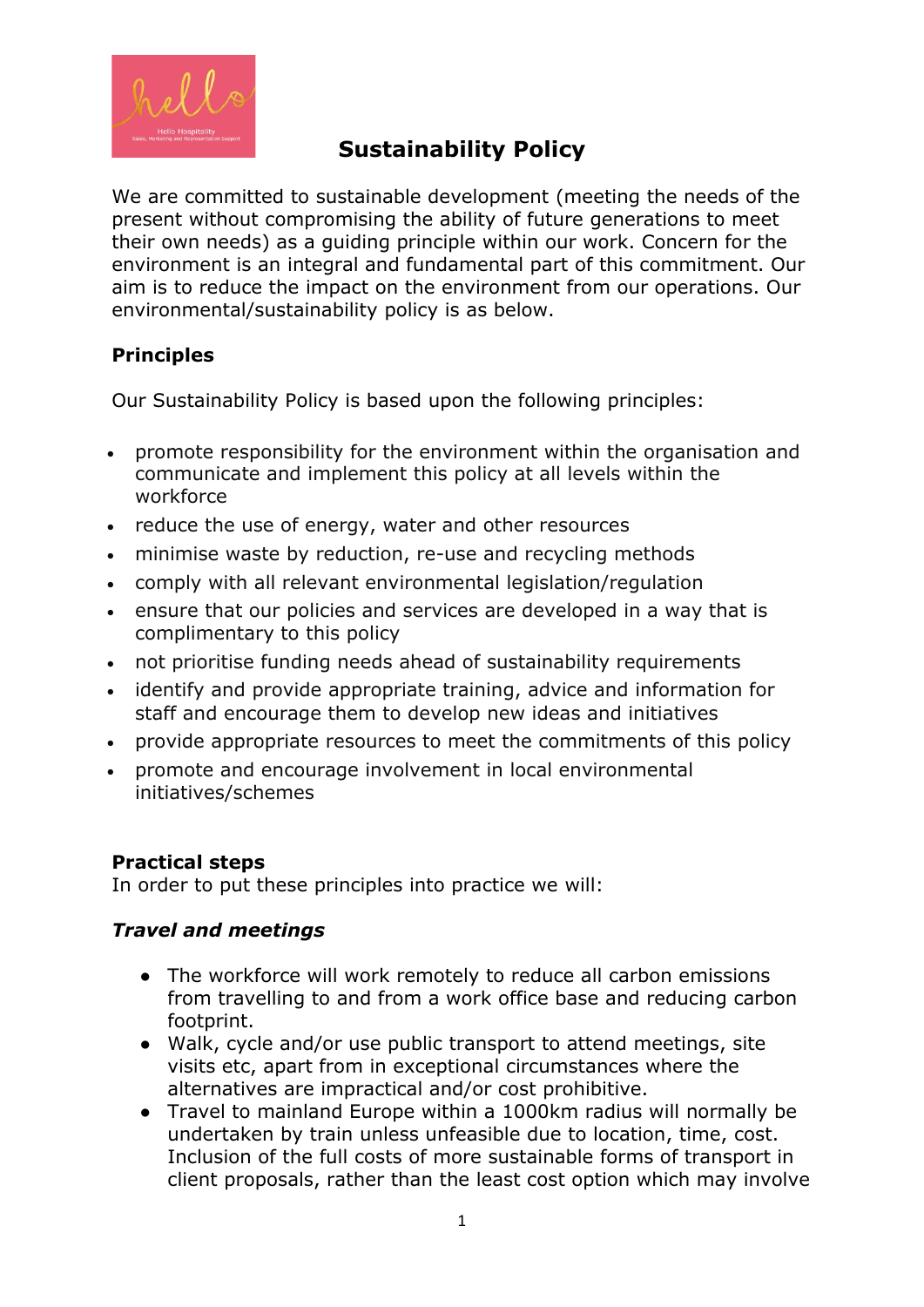

# **Sustainability Policy**

travelling by car or air. Where the only practical alternative is to fly, we will include costs for full air fares rather than budget airlines in our financial proposals.

- Avoid physically travelling to meetings etc where alternatives are available and practical, such as using teleconferencing, video conferencing or web cams, and efficient timing of meetings to avoid multiple trips. These options are also often more time efficient, while not sacrificing the benefits of regular contact with clients and partners.
- Work with local, (within 50 mile radius), associates and partners where applicable.

#### **Events**

- Venue finding clients will only be presented with event venue options that have valid sustainable/green credentials.
- Planned venue visits with clients effectively to maximise visits per journey and where possible travel with client.
- When holding our own events we will select venues with sustainability accreditations and that allow delegates to attend with a minimum impact on the environment.

### **Technology**

- Ensure continued roll out of electronic records document management system and online services initiatives to reduce need for paper
- Avoid the use of paper wherever possible, sending invoices and quotes via email as PDF files. Use cloud-based storage.

### **Energy**

- reduce the use of energy, water, and other resources by turning off all lights and electrical goods when not in use and overnight. Use of light sensors and low energy bulbs where possible.
- Reduce the energy consumption of office equipment by purchasing energy efficient equipment and good housekeeping.

### **Reuse & Recycle**

- Recycle as much waste material as possible
- Reuse wastepaper (from the printer) where possible, making use of the blank side for notes etc.
- Recycling equipment that is no longer of use to the company. For example, giving away items such as computers and printers that we no longer use.